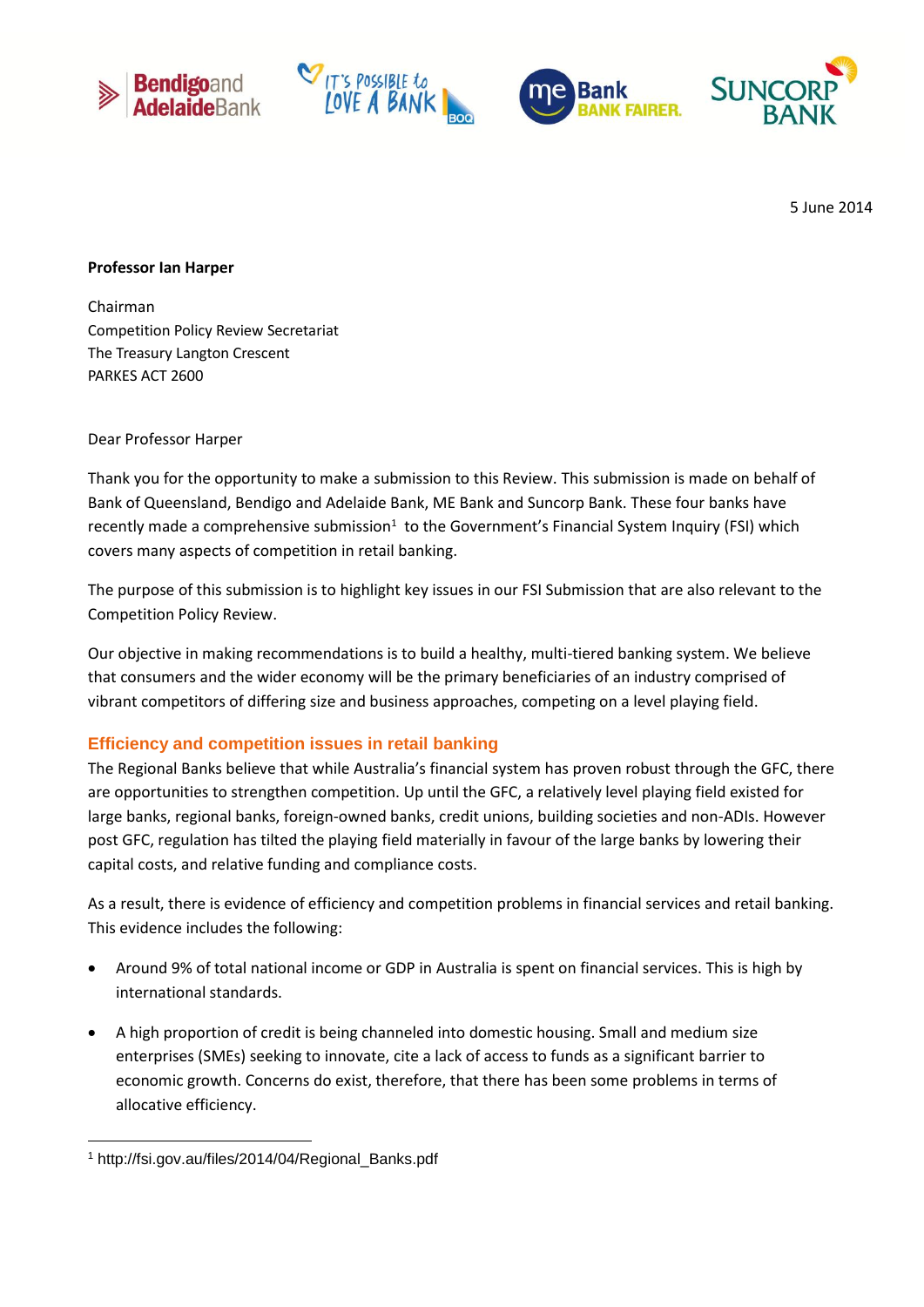







 The four largest domestic banks continue to increase their market share and are very profitable by international standards. Market concentration is significant in most markets and return on equity (ROE) is high for the larger banks, despite the heavy asset weighting towards low-risk domestic housing assets.

# **Principle of competitive neutrality**

The Regional Banks believe now is the time to identify, acknowledge and discuss these issues in a constructive way with a view to improving the system for the future. The best means of mitigating the trend towards further concentration is to refocus banking regulation. Competitive neutrality is about ensuring all service providers compete on an equal footing and that regulatory arrangements do not favour some service providers over others. A small number of regulatory changes are needed to preserve customer value and choice to allow regional banks and other providers to compete more broadly for the benefit of consumers and the economy.

## **Prudential regulation and regulatory capital**

A priority issue for Regional Banks is for imbalances created by the regulatory capital regime to be addressed. As detailed in Chapter 4 of our FSI Submission, the capital adequacy regime is currently causing a significant competitive distortion between large and smaller banks.

Under the current system, there are two approaches for determining regulatory capital levels. The larger banks and Macquarie are deemed as 'advanced' risk managers which affords them the right to estimate their own risk weights against their balance sheet exposures. These risk weights are then used as inputs to determine overall regulatory capital.

All the Regional Banks and other ADI's use the alternative 'standardized' approach. Under this method, risk weights are prescribed by APRA's prudential standard which, in turn, is largely based upon the Basel Committee framework.

The dual system of setting regulatory capital has resulted in very substantial differences in required capital levels, particularly in relation to housing loans. Regional Banks are required to hold between 2-3 times more capital against housing loans than are the major banks (See Table 1 below). Whilst the regional banks acknowledge that there should be some benefit to those institutions who have achieved advanced accreditation, there is no risk based justification for the size of the current differential on residential housing loans in particular.

Credit rating agency Standard & Poor's has developed a methodology for comparing bank capital levels on a risk-adjusted basis. Figure 4.3 of our FSI Submission, shows when using the Standard & Poor's methodology, Regional Banks hold materially higher capital levels than do the major banks.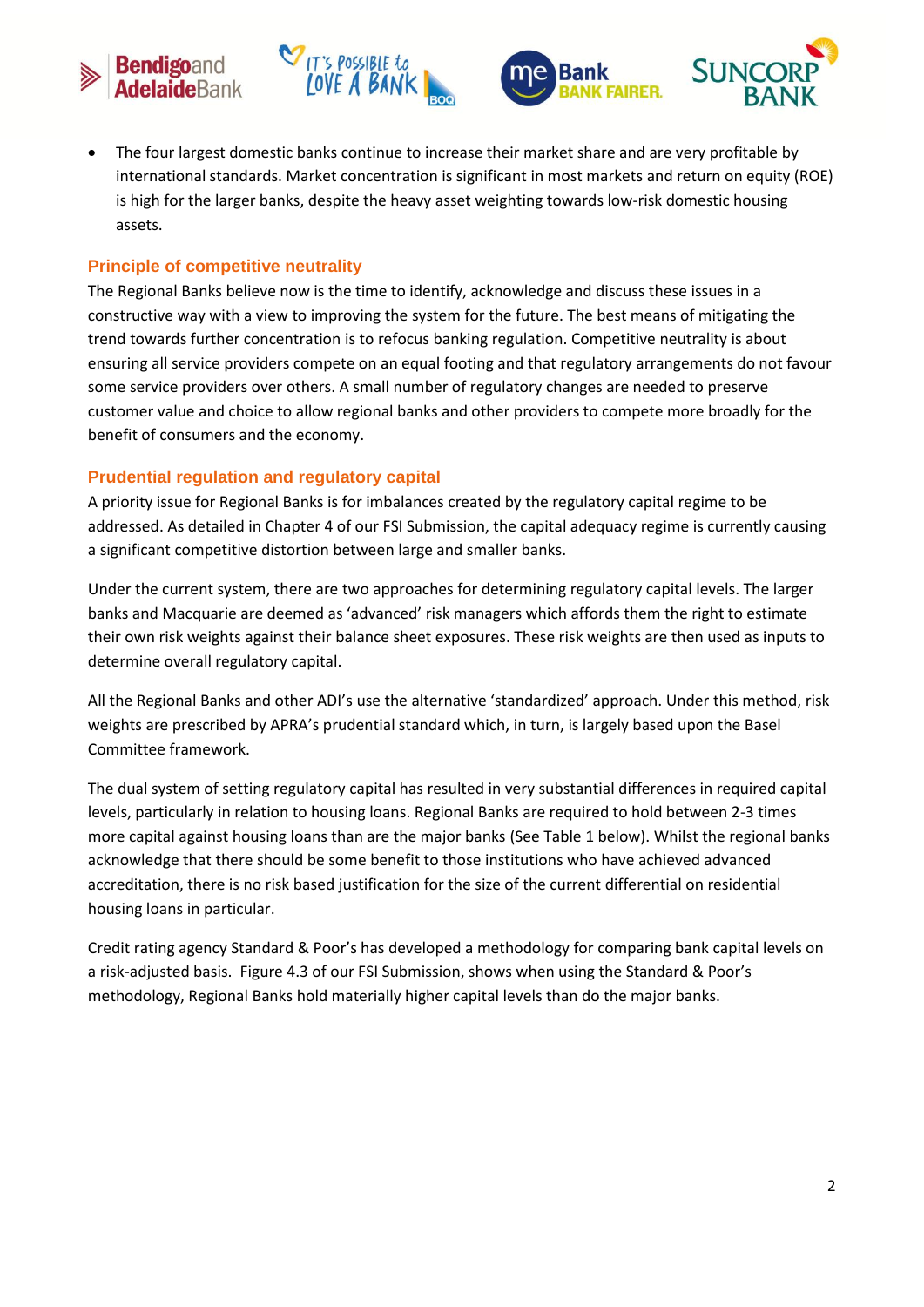







#### **Table 1: Housing loan risk weight comparison – as of March 2014**

| <b>BANK</b>                      | <b>RISK-WEIGHTING APPROACH</b> | <b>RISK-WEIGHT</b><br>(%) |
|----------------------------------|--------------------------------|---------------------------|
| <b>ANZ</b>                       | Advanced                       | 17.9                      |
| <b>CBA</b>                       | Advanced                       | 17.6                      |
| <b>NAB</b>                       | Advanced                       | 19.94                     |
| <b>MACQUARIE</b>                 | Advanced-FIRB                  | 22.9                      |
| <b>BOQ</b>                       | Standardised                   | 44.10                     |
| <b>BENDIGO AND ADELAIDE BANK</b> | Standardised                   | 39.0                      |
| <b>ME BANK</b>                   | Standardised                   | 38.4                      |
| <b>SUNCORP BANK</b>              | Standardised                   | 39.6                      |

Source: Regional Bank FSI Submission<sup>2</sup>; Me Bank

Housing loans are a major component of Australian bank lending and, therefore, material differences in capital requirements will have real competitive impacts. In countries where housing finance is a smaller component of bank lending, the impacts would be less.

A further issue outlined in the Regional Bank's FSI Submission addresses APRA's requirements for authorizing 'advanced' status. Before authorizing a bank to be an 'advanced' risk manager, APRA requires the bank to demonstrate an advanced capability in three risk categories: credit, operational and market risk. This is not a Basel Committee requirement and, as far as we know, is not adopted in any other countries.

## **APRA's response**

 $\overline{a}$ 

In addressing the housing risk weight issue in its FSI submission<sup>3</sup>, APRA wrote that it sees no case for changing its current approach to deal with 'residual competition' issues:

*APRA does not see any compelling reasons to depart from the Basel II capital framework, now well-established globally, to seek to deal with residual competition issues in housing lending. Comparing the specific risk-weight for a particular loan under the two approaches will give a misleading impression of the competitive impact of Basel II. As noted earlier, there is a clear, risk-based logic in applying higher risk-weights on housing lending to standardize ADIs, which generally have more concentrated balance sheets.* 

*Moreover, in current circumstances of emerging housing price pressures, there would be no case to reduce standardized housing loan risk-weights on macroprudential grounds. The IRB approach is risk-sensitive and is available to ADIs that have the resources,*  data and capabilities needed to adopt it; in contrast, the standardized approach lacks that risk sensitivity and is, in effect, the *default methodology for determining an ADI's capital adequacy.*

<sup>2</sup> P58, Regional Bank FSI Submission

<sup>3</sup> Page76, APRA FSI submission. http://fsi.gov.au/files/2014/04/APRA\_2014.pdf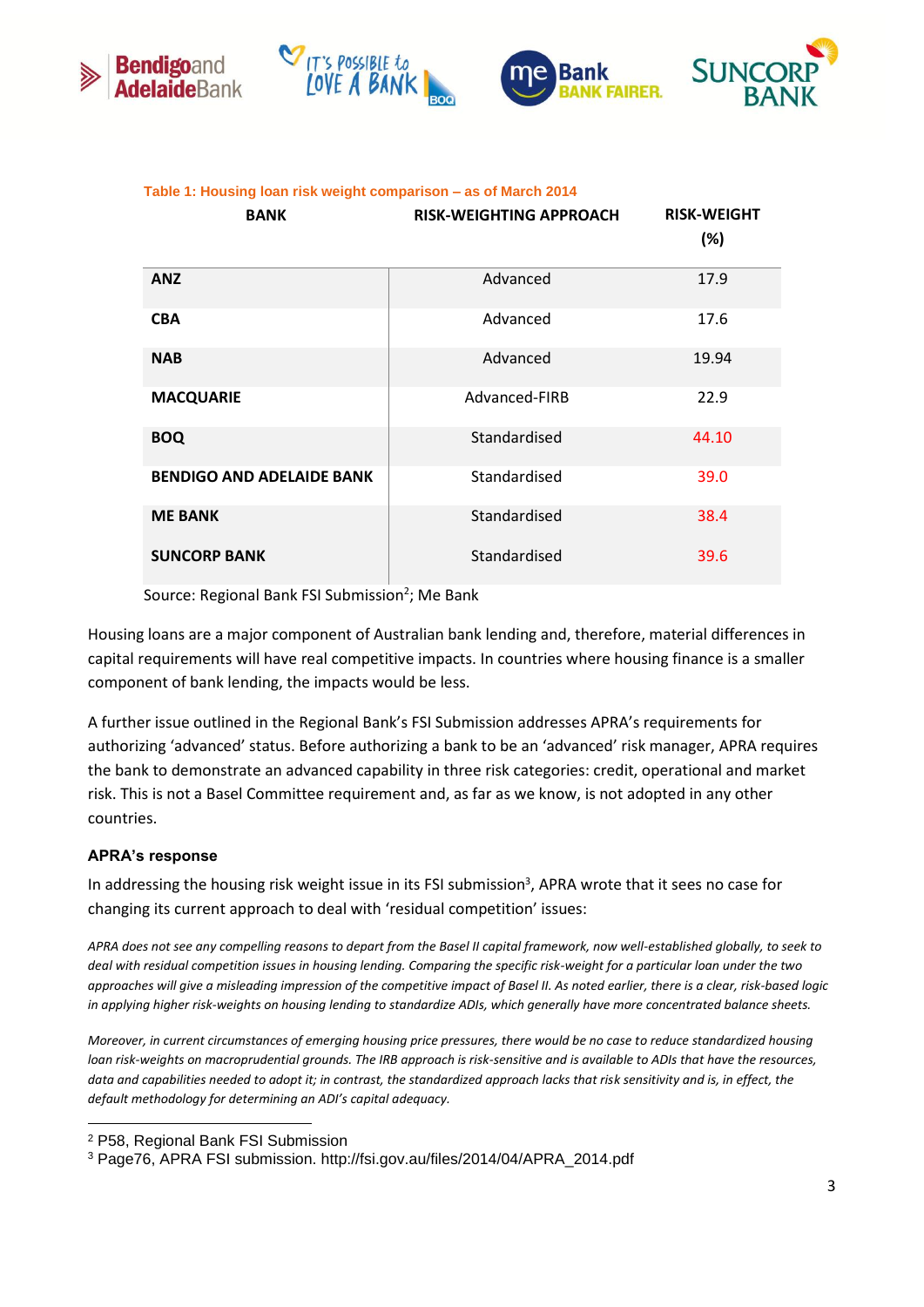





The Regional Banks strongly disagree with APRA's position. APRA's own submission to the Basel Committee in 2002 warned of the negative competitive impacts of the standardized risk weight for housing being 35% and recommended a weighting of 20%. The Regional Banks believe the standardized risk weight should be reduced to 20%, consistent with what APRA wrote in 2002.

APRA's opposition to lower housing risk weights for standardized banks is also based on a macroprudential argument. While APRA does not give details on this, it suggests APRA is worried that reducing housing risk weights for standardized banks will encourage excessive housing credit growth.

Once again, the Regional Bank disagree with this argument. The advanced banks in Australia account for around 85% of housing loans, so macroprudential concerns over the level of credit growth should really focus on the major lenders and not the smaller market participants. APRA's submission also does not consider the allocative efficiency issue of credit being channeled into domestic housing as opposed to small business. If the regional banks and other lenders were able to compete in the housing loan market on a more level playing field, it would encourage the advanced banks to allocate more capital into other areas such as small business lending, which would become relatively more attractive to them on a Return on Equity basis.

**Recommendation:** The Competition Policy Review Panel examine the extent to which the risk weighting of housing finance is impacting competitive neutrality. The Regional Banks recommend a 20% risk weight as a transition while smaller ADIs seek advanced accreditation (See FSI submission).

**Recommendation:** The Competition Review Panel assess whether APRA's requirements regarding 'advanced' accreditation are consistent with promoting competition.

# **Too big to fail**

Another key issue for the Regional Banks is the funding cost advantage enjoyed by institutions deemed by Government and, therefore, credit rating agencies and investors as 'too big to fail'.

Since the GFC and the widespread taxpayer support for large institutions in other countries, there is now a good appreciation of the taxpayer risks associated with too big to fail banks.

However, from a Regional Bank perspective, the real issue with too big to fail is the impact it has on competitive neutrality. Credit rating agencies like Moody's and Fitch, give the major Australian banks a 'two-notch' rating upgrade due to their too big to fail status. This is in effect a taxpayer subsidy.

The higher a bank's credit rating, the lower its funding costs. This funding cost subsidy is estimated to be worth up to \$6 billion<sup>4</sup> per year.

Regional Banks do not enjoy this 'two notch' rating upgrade and subsequently face a genuine competitive disadvantage. Access and cost of funding is the lifeblood of banking. Institutions that have better or cheaper access to funding have a material advantage.

In its FSI Submission<sup>5</sup>, the Federal Treasury described the problems associated with this implicit support:

**<sup>.</sup>** <sup>4</sup> Page 65, Regional Bank FSI Submission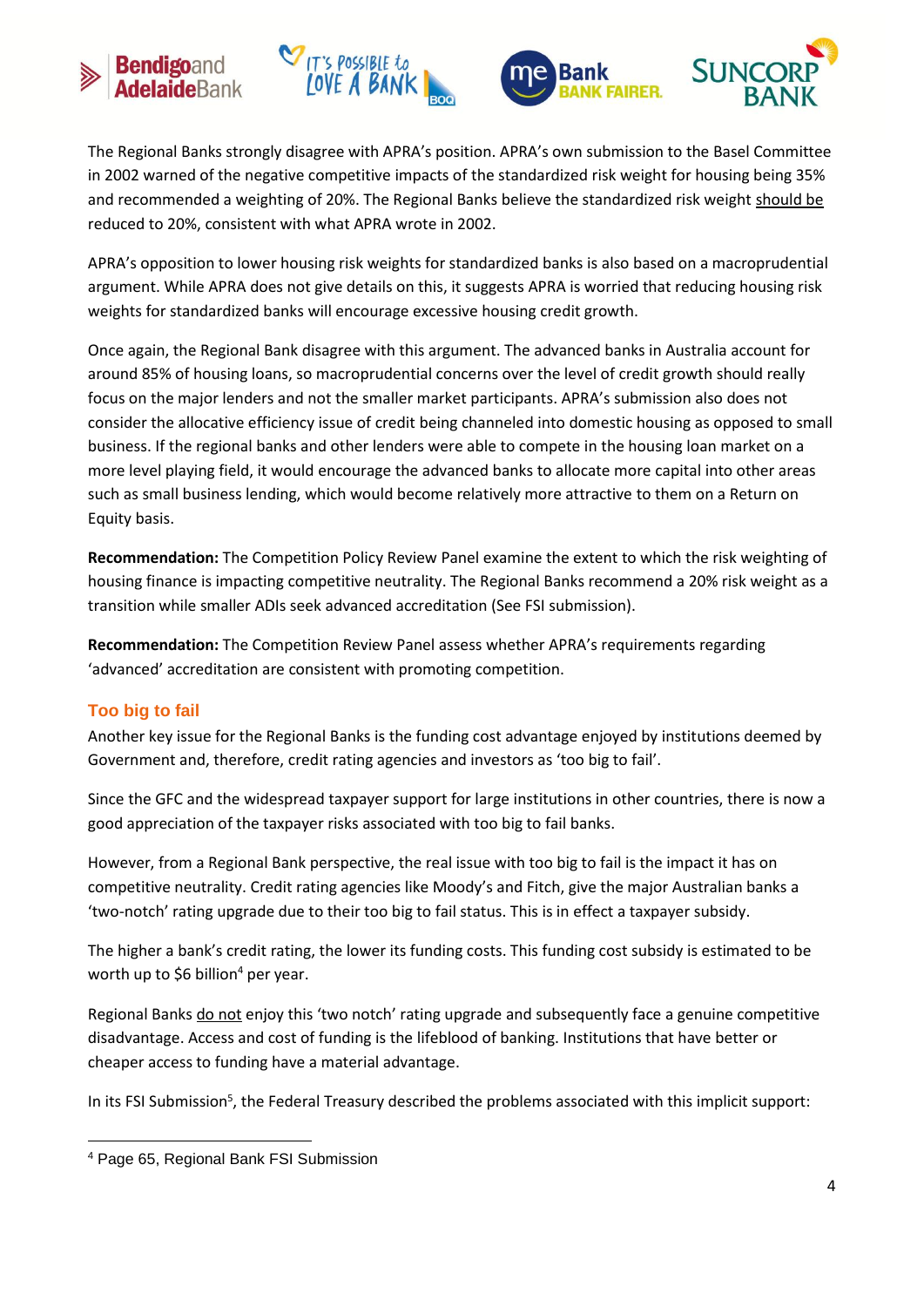





*The perception that the major banks are too big to fail has two major consequences for the efficiency and stability of the financial system:*

**CONT'S POSSIBLE to** 

- *moral hazard: the behaviour of the major banks and their investors, particularly their attitude to risk and its management, may be affected as some downside risk is perceived to be shifted to the government.*
- *allocative inefficiency: mispricing of risk will reduce the efficiency of the financial system as the price signals for the allocation of capital are distorted. All else being equal, major banks funding costs will be lower relative to competing financial institutions, such as smaller banks or corporate bonds.*

Addressing the too big to fail issue is not straightforward. Ideally, Government would bind itself against any form of taxpayer subsidy to large institutions. However, this is unrealistic given the potential economic damage a major bank failure could create. The Regional Bank FSI Submission details a number of options, including a discussion of APRA's approach to the issue.

The Regional Banks will be undertaking further work on how to address the too big to fail problem and we will keep the Competition Review Panel updated with any further work or recommendations on this issue.

**Recommendation:** The Competition Policy Review Panel assess the extent to which the too big to fail issue is causing competition problems and identify a first best solution to address it.

# **Major bank ownership of mortgage brokers**

Mortgage brokers are intermediaries who match home loan borrowers with financiers. They can add economic value by reducing loan search costs, enhancing competition amongst lenders, particularly those suppliers without a branch network, and can assist consumers and financiers in finding the most suitable loan.

Many mortgage brokers are aligned to mortgage platforms or aggregators. These platforms provide affiliated brokers with infrastructure, such as technology systems and an established panel of wholesale loan providers. They typically share the fee revenue paid by the financier for whom they matched a borrower. It is estimated that around 40% of housing loans are sourced through mortgage brokers.

Together, brokers and aggregators have the potential to increase competition in housing finance. However, it is critical the industry remains free of conflicted incentives, or else the industry could quickly become a source of competitive distortion and consumer risk. The major banks have begun vertically integrating into the mortgage broking and aggregation business.

Given the major banks are also retailers of housing loans, the risk is the major banks will be able to use their ownership position as a means of reducing competitive tension in the market. The main concern of Regional Banks is that the major banks will be able to exercise influence over key mortgage broking businesses.

For example, a major bank owner could set up an incentive for its mortgage broker to direct only the best credit quality borrowers to them and, therefore, allocate the higher risk borrowers to competitor banks.

**.** 

<sup>5</sup> Page 38, http://fsi.gov.au/files/2014/04/Treasury.pdf